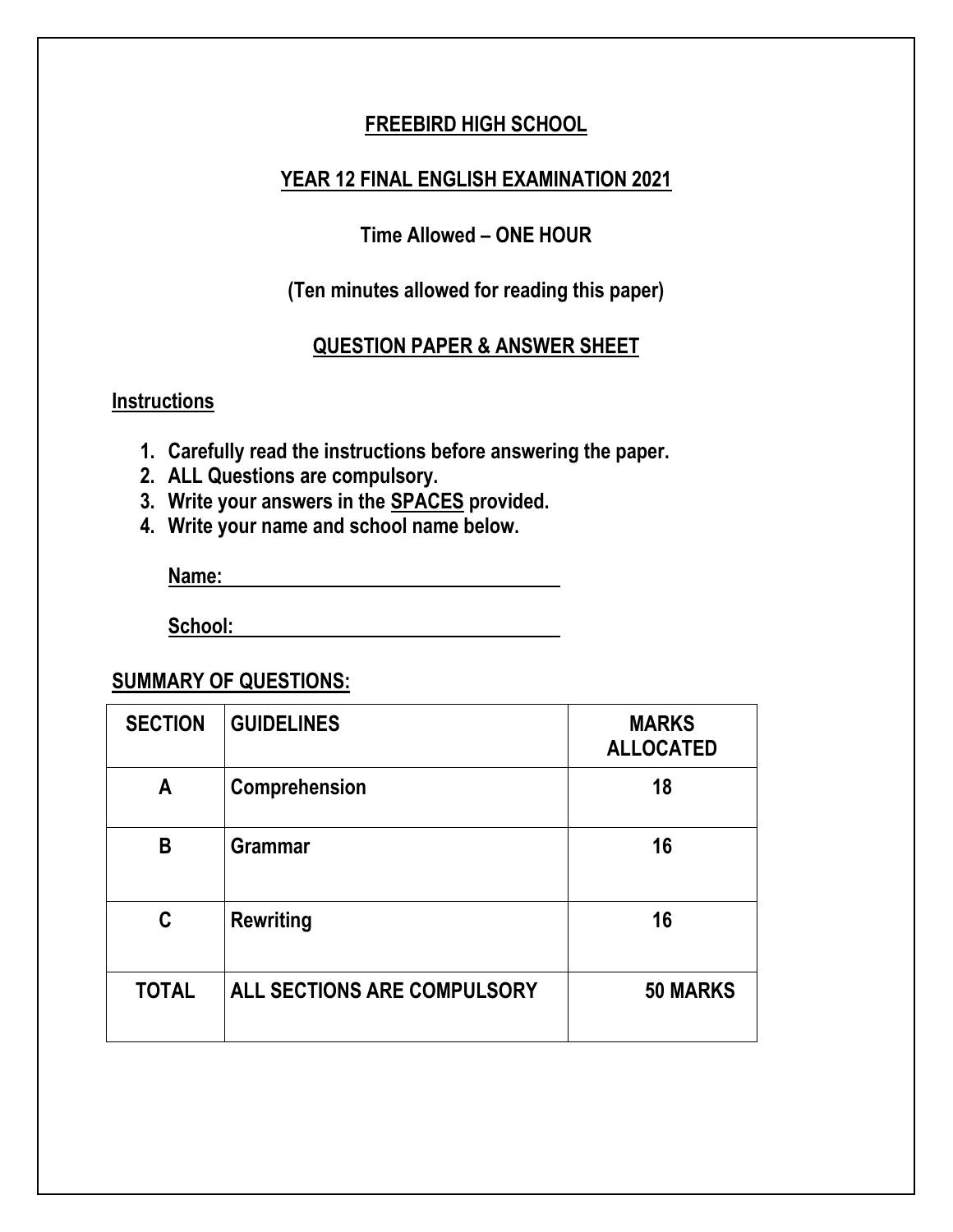### **Section A: Comprehension Passage**

### **COFFEE—HEALTHY BODY AND MIND?**

The idea that coffee is bad for heart pops up periodically. It was found that regularly drinking very strong coffee could sharply increase cholesterol levels. Researchers even isolated fatlike chemicals, cafestol and kahweol, responsible for the rise.

- 4 It turned out that the European brewing method—boiling water sits on the coffee grounds for several minutes before straining – produces high concentrations of cafestol and kahweol. By contrast, the filter and percolation methods remove all but a trace of these chemicals. Moreover, the studies involved large amounts of coffee five to six cups a day. Moderate coffee drinkers down only two cups.
- 9 Research has also shown that regular, moderate coffee drinking does not dangerously raise blood pressure. And studies have failed to substantiate fears that coffee might trigger abnormal heart rhythms (arrhythmias) in healthy people. "For heart disease, I think the issue is closed," says Meir Stampfer, an epidemiologist at Harvard who has studied many aspects of coffee and health. "Coffee drinking at reasonable levels is unrelated to heart risk."
- 16 Evidence suggests that coffee may help fend off Parkinson's disease. A 30-year study of 8000 Japanese-American men found that avid coffee drinkers had one-fifth the risk of those who didn't drink the brew.

Scientists at Massachusetts General Hospital, USA, found indirect evidence that Caffeine- the habit forming stimulant in coffee – may actually combat Parkinson's disease. The caffeine seemed to protect mice brain cells from depletion of the nerve

21 chemical dopamine – the problem underlying Parkinson's disease in humans. However, these are preliminary findings; human studies have- not consistently supported caffeine's protective role.

The studies on coffee and cancer have focused on three organs – and are reassuring. You may remember a brief coffee scare in the early 1980s when a single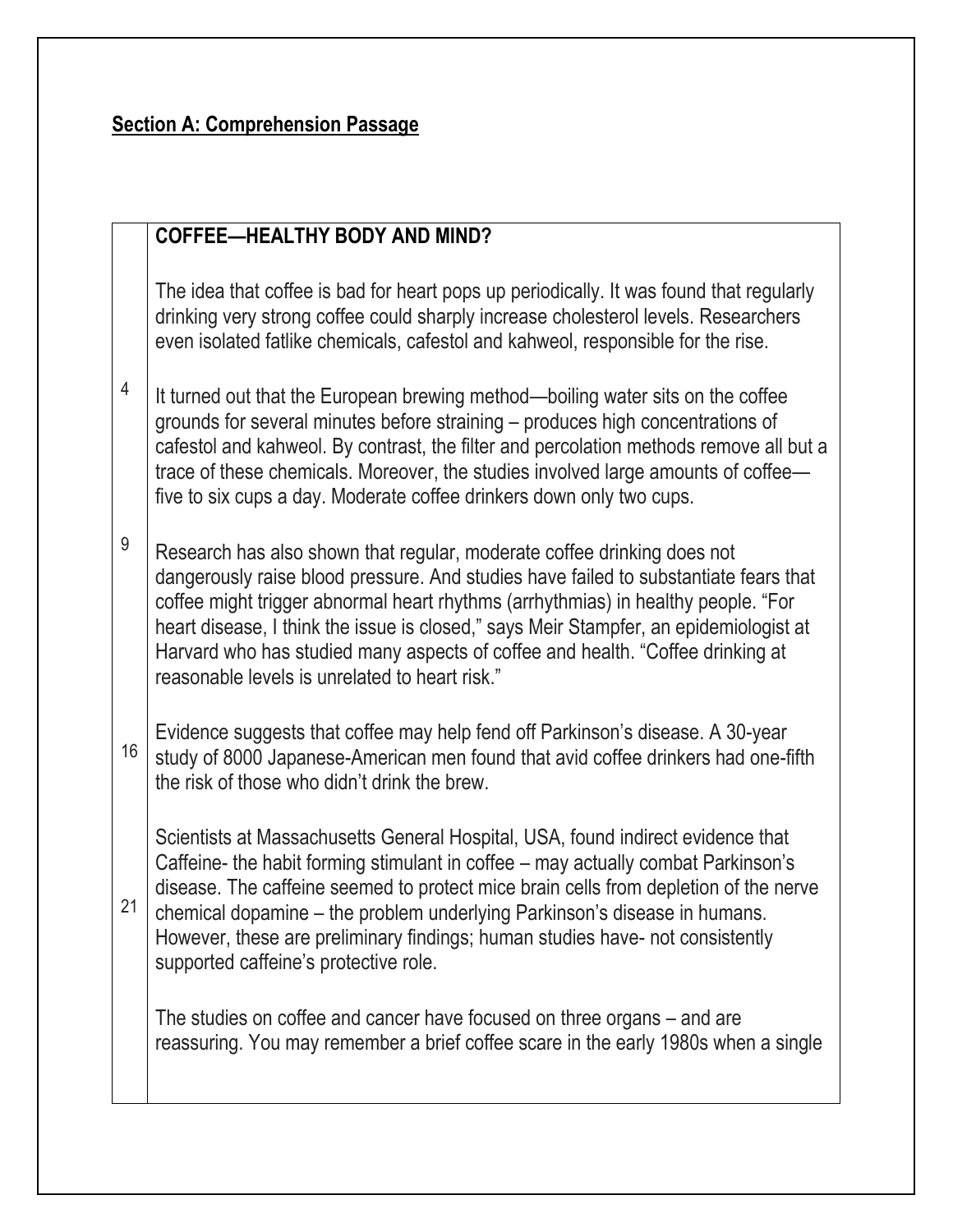26 31 39 study linked coffee with pancreatic cancer. A false alarm: Many studies since then have shown that the association is either extremely weak or non-existent. If there's a connection between coffee and bladder cancer, it possibly applies just to coffee junkies. A reanalysis of ten European studies found an increased risk only among people who drank ten or more cups a day. And studies show that coffee seems to have no adverse influence on the risk of colon cancer. Caffeine is such a powerful stimulant that the International Olympic Committee and the National Collegiate Athletic Association set limits on how much can remain in the blood during competition. In addition to boosting physical endurance, caffeine increases alertness and improves mood. The buzz may come at a price, though. People who drink more than they're used to may become restless and unable to sleep. Moreover, it's possible to become physically dependent on caffeine in days. The question now arises: how much to drink? Those with heatburn and anxiety may want to see if cutting back coffee improves their condition. For most people, however, there's virtually no risk in consuming up to three normal cups a day. Harvard's Stampfer tries to keep his coffee drinking irregular enough to avoid habituation: "That way, I can get a buzz when I feel like it."

# **Questions:**

# **Part 1: Multiple Choice.**

# **Circle the most appropriate option. (4 marks)**

- 1) **Coffee increases……………………….of those people who regularly drink very strong coffee.**
- A. cholesterol
- B. tension
- C. the amount of blood
- D. fats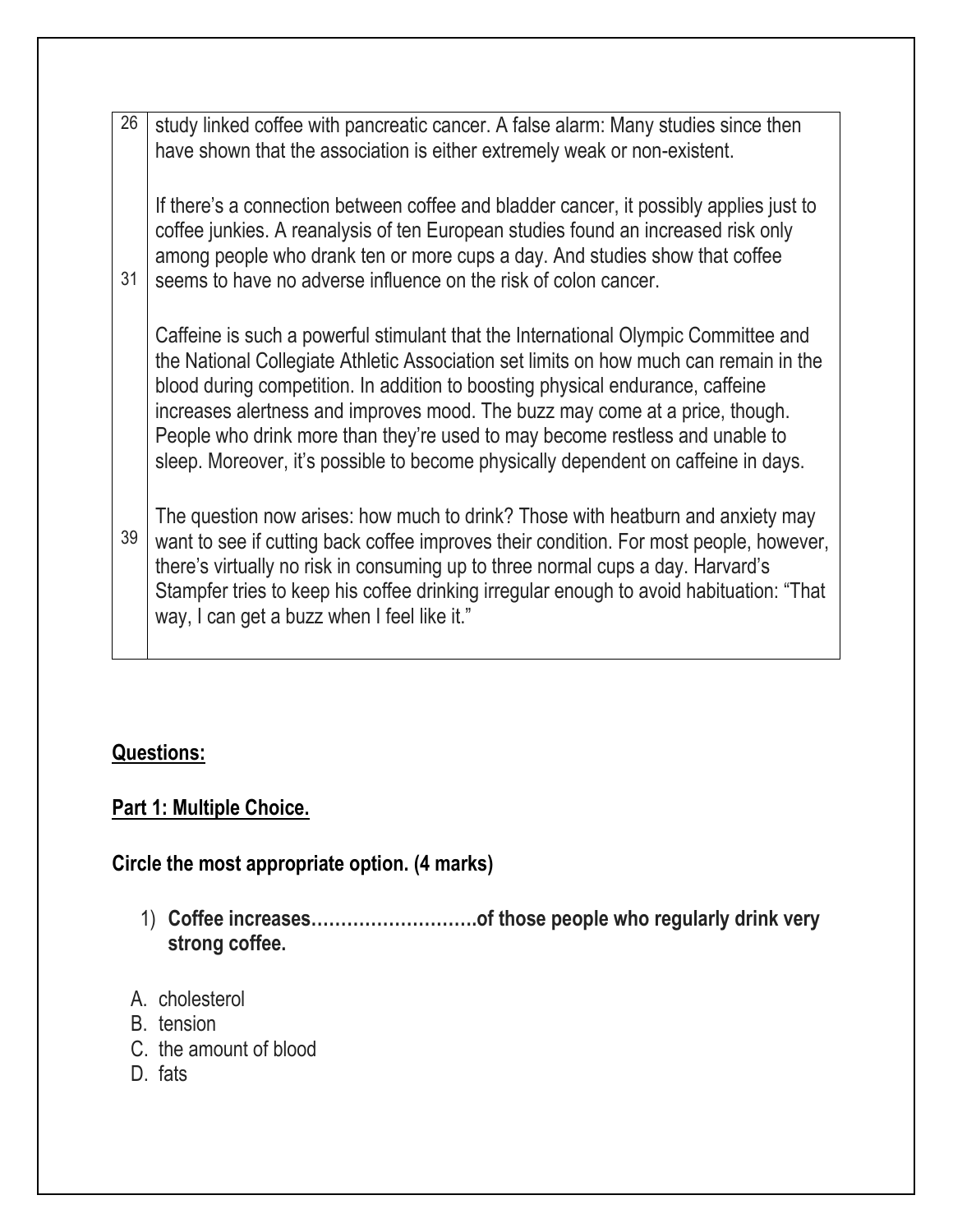# 2) **A person should not drink coffee**……………………….

- A. less than 10 cups a day
- B. more than ten cups a day
- C. more than three cups a day
- D. none of the above
- 3) **It has been proved that coffee does not have any adverse effect on the risk of**……………………….
- A. colon cancer
- B. diabetes
- C. lung cancer
- D. none of the above
- 4) **Caffeine boosts.......................................**
- A. physical endurance
- B. mental endurance
- C. positive feelings
- D. none of these

### **Part 2: Short Answers.**

#### **Answer the following questions briefly: 12 marks**

1. In what respect does coffee harm human heart? How?

2. What is the finding of latest researches about coffee and human heart?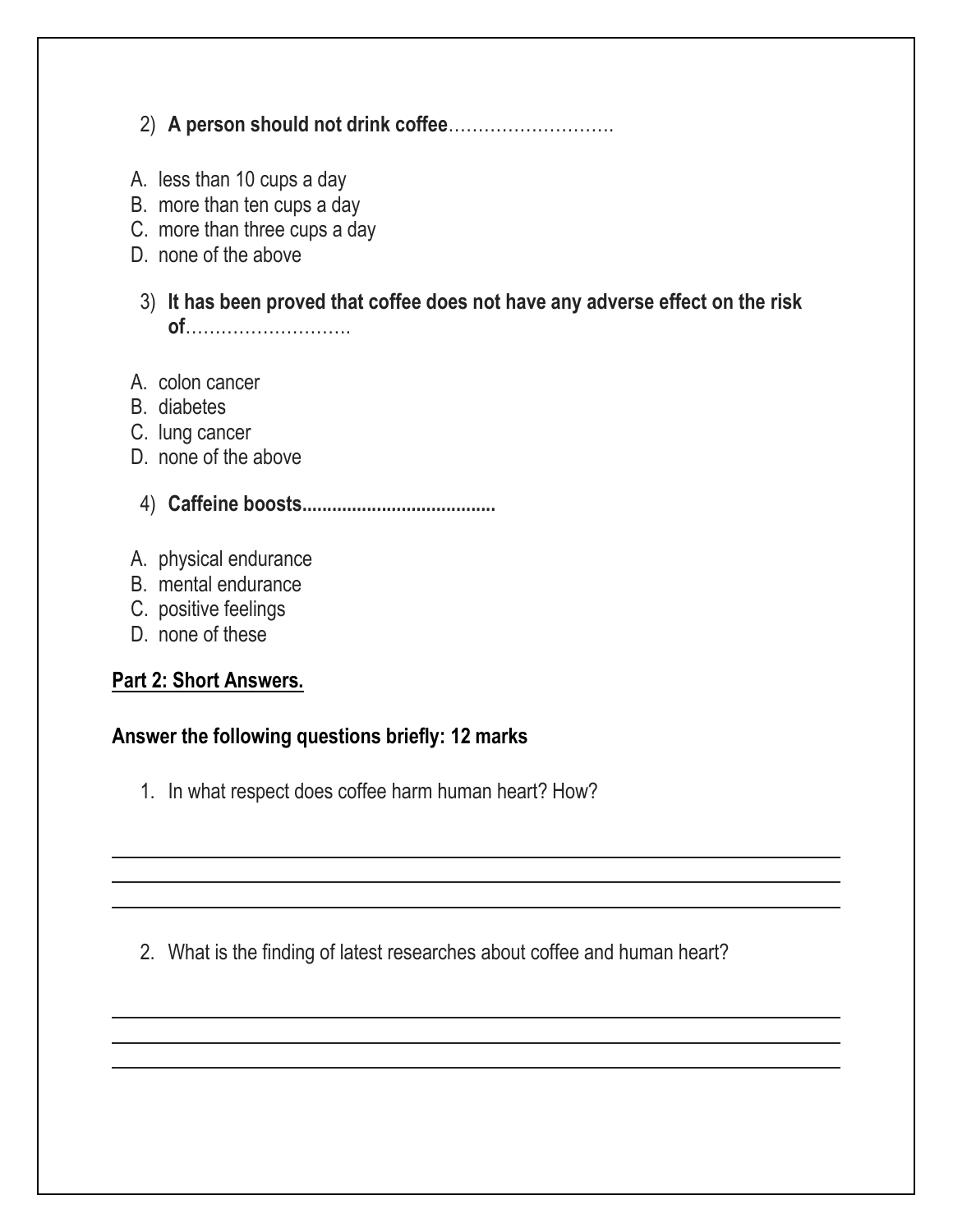3. What problem causes Parkinson's disease? What is the role of coffee in this respect?

4. Name the three types of cancer listed in the passage.

5. 'Caffeine is a powerful stimulant'. What are the positive and negative effects of Caffeine?

6. What do studies reveal about moderate coffee drinkers?

#### **Part 3: Vocabularies**

**Find words in the passage similar in meaning as: 2 marks**

**(a)** separated (Para 1)

**(b)** drug that increases physical or mental activity and alertness (Paras 6, 9)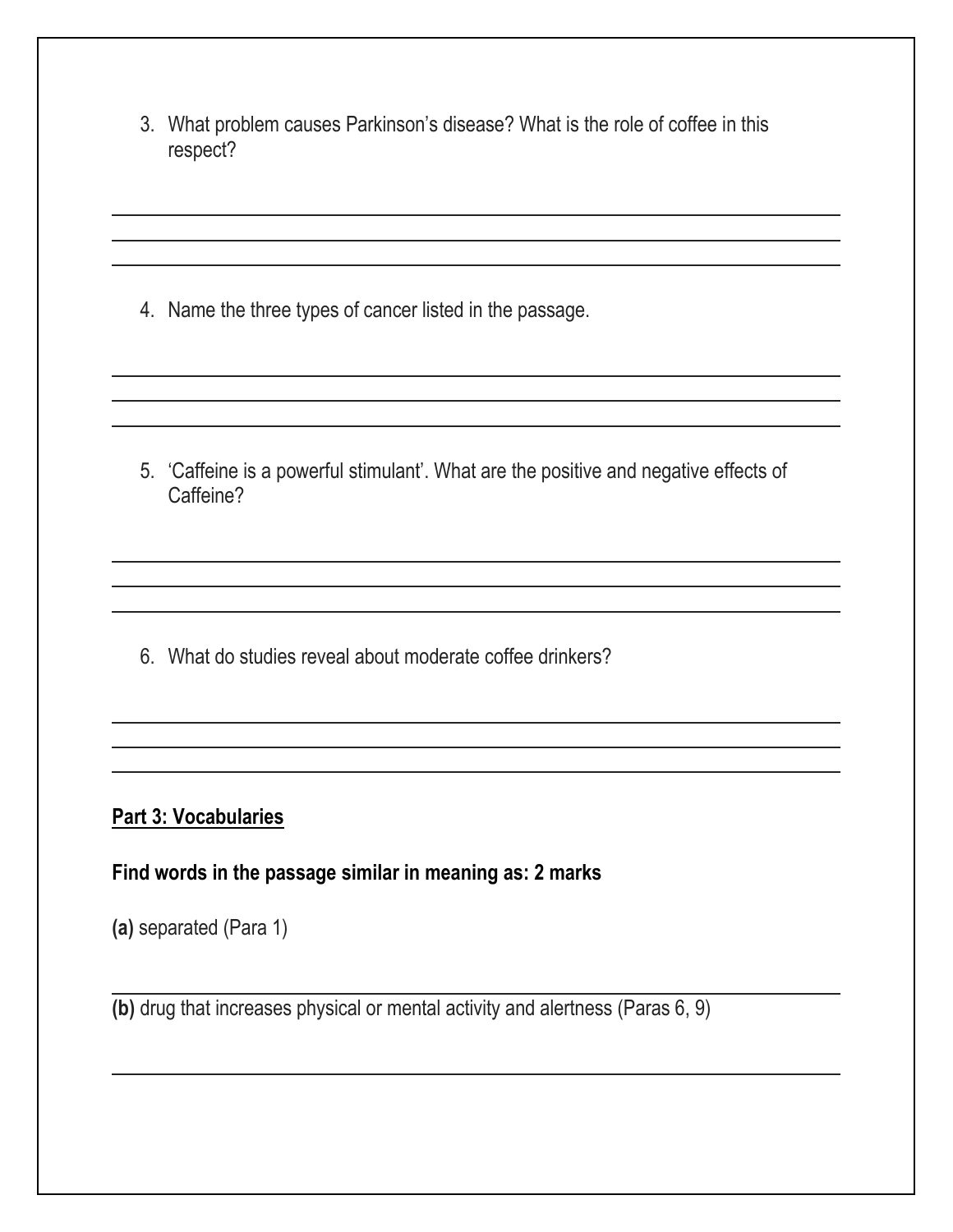# **Section B: Grammar**

٦

# **Part 1: Quantifiers**

 $\Gamma$ 

**Choose the appropriate answer from the box below (3 marks)**

|                                                                                                | jar | loaf <b>community</b>                                                                                                                                                                  | bunch   | bar                                                                                |
|------------------------------------------------------------------------------------------------|-----|----------------------------------------------------------------------------------------------------------------------------------------------------------------------------------------|---------|------------------------------------------------------------------------------------|
| yesterday.                                                                                     |     |                                                                                                                                                                                        |         |                                                                                    |
|                                                                                                |     | 2. Kei gave me a _______________ of chocolate on my birthday.                                                                                                                          |         |                                                                                    |
| <b>Part 2: Confused Pairs</b>                                                                  |     |                                                                                                                                                                                        |         |                                                                                    |
| Circle the correct word to fill in the blanks (3 marks)                                        |     |                                                                                                                                                                                        |         |                                                                                    |
|                                                                                                |     |                                                                                                                                                                                        |         | 3. You may buy your books from the _____________(stationery/ stationary) store.    |
|                                                                                                |     |                                                                                                                                                                                        |         | 4. The ______________(counsel/ council) decided in favor of the business proposal. |
|                                                                                                |     | 5. Make sure to ____________(breath/ breathe) deeply.                                                                                                                                  |         |                                                                                    |
| Part 3: Prepositions<br>Complete these sentences with the appropriate prepositions. (4 marks)  |     | 6. Jessica is ___________vacation. She is _______________________Italy now.<br>7. I'm tall ____________________black hair and brown eyes.<br>8. Match the pictures ________ the names. |         |                                                                                    |
| <b>Part 4: Conjunctions</b><br>Fill in the blanks with the given conjunctions below. (6 marks) |     |                                                                                                                                                                                        |         |                                                                                    |
| now that                                                                                       |     | although                                                                                                                                                                               | because | since                                                                              |

education, the church considered the human body something to be ignored.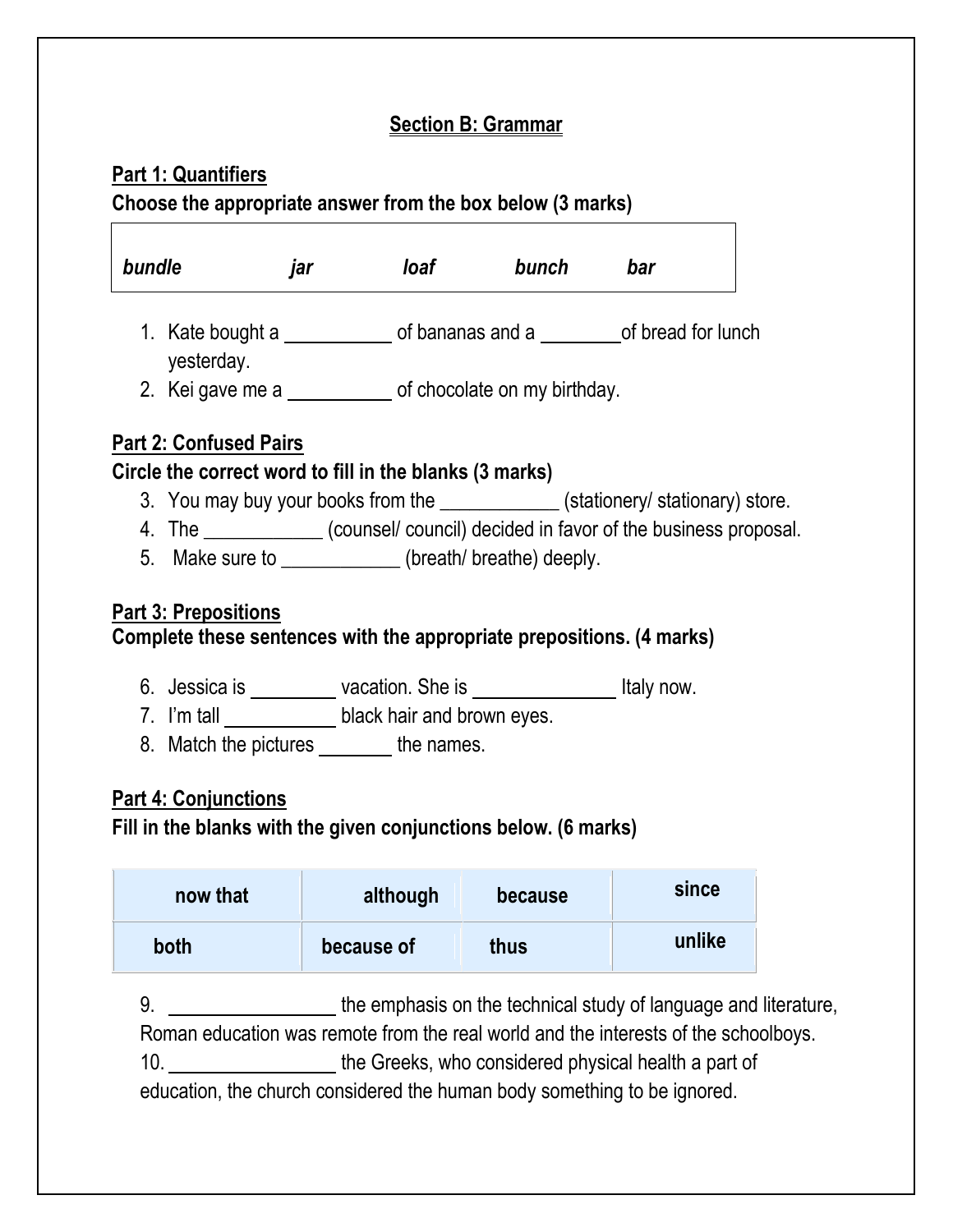11. Abundance of prey can vary locally within a region. \_\_\_\_\_\_\_\_\_\_\_\_\_, whales must be prepared to move constantly in search of the highest food densities.

12. A greenhouse is used \_\_\_\_\_\_\_\_\_\_\_\_\_\_\_\_\_\_\_\_\_\_\_\_\_\_ for displaying plants and for growing plants.

13. **its creation in 1903, the High Court of Australia has been** responsible for interpreting the constitution.

14. T.S. Eliot published few poems, they have had a tremendous influence on modern poetic technique.

# **Section C: Rewriting**

 $\_$  , and the set of the set of the set of the set of the set of the set of the set of the set of the set of the set of the set of the set of the set of the set of the set of the set of the set of the set of the set of th  $\_$  , and the set of the set of the set of the set of the set of the set of the set of the set of the set of the set of the set of the set of the set of the set of the set of the set of the set of the set of the set of th

 $\_$  , and the set of the set of the set of the set of the set of the set of the set of the set of the set of the set of the set of the set of the set of the set of the set of the set of the set of the set of the set of th  $\_$  , and the set of the set of the set of the set of the set of the set of the set of the set of the set of the set of the set of the set of the set of the set of the set of the set of the set of the set of the set of th

# **Convert each sentence from active to passive or from passive to active. (4 marks)**

15. Bobby's parents gave him a new car for his graduation present.

16. Students celebrated the completion of their final exams with a big party.

### **Rewrite these sentences using the words in the brackets (4 marks)**

17. I had just got home when my boss called to ask me to return to the office. (No sooner)

18.Moments after I finished cleaning, my son dropped the cake on the floor. (Hardly)

### **Rewrite these sentences in reported speech (4 marks)**

19. "Do you like Jake?" asked Sita.